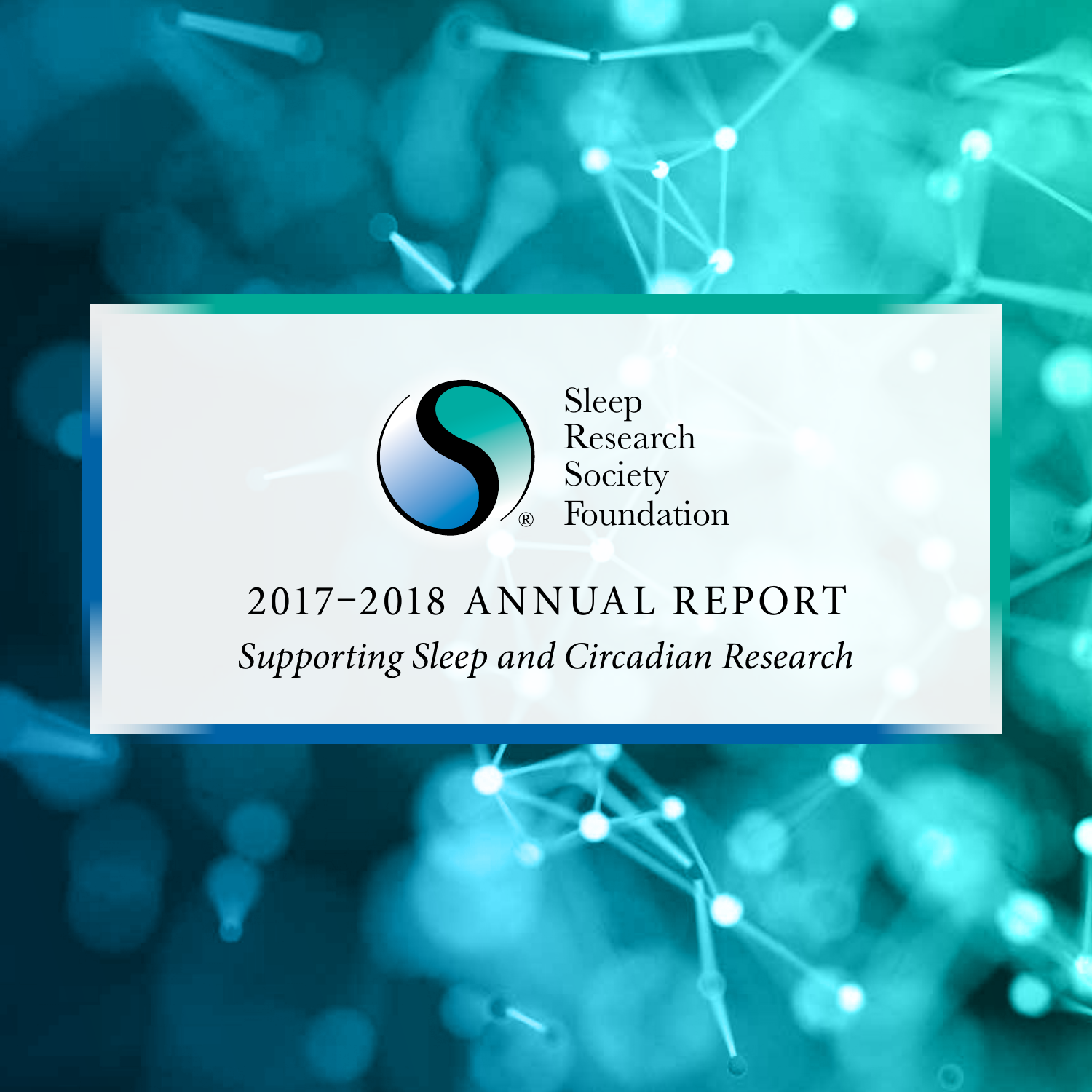

The Sleep Research Society Foundation (SRSF) provides support for growth and development in the field of sleep and circadian research. The SRSF was established in 2005 by the Sleep Research Society Board of Directors to provide support for investigators to conduct pilot studies that would form the basis of more comprehensive applications to federal agencies, private foundations and industry partners.

Since its inception, the Sleep Research Society Foundation has awarded more than \$1.6 million in support for research by 47 early stage scientific investigators. The SRSF has helped investigators obtain NIH and other government funding through research supported by SRSF awards.

## **MISSION**

The Sleep Research Society Foundation is committed to the growth and development of the field of sleep research through education and research funding opportunities.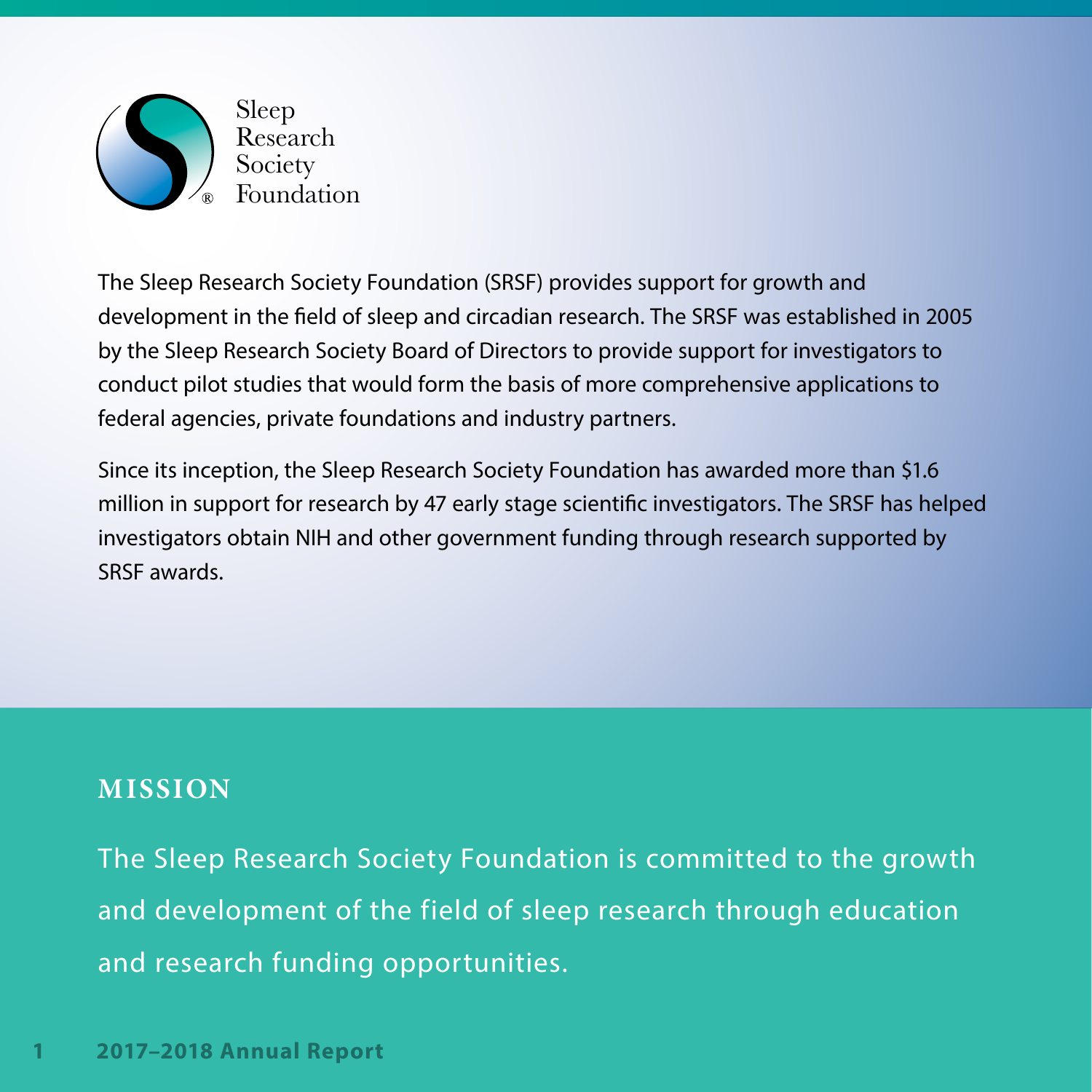

**Kathryn J. Reid, PhD** *President Sleep Research Society Foundation*

## **A MESSAGE FROM THE SRSF PRESIDENT**

The Sleep Research Society Foundation (SRSF) is pleased to share news and updates of the Foundation's activities for 2017-18. The Foundation announced the fifth solicitation for the SRSF Career Development Award, receiving 16 high quality applications. The support provided by this SRSF award is believed by many prior awardees to have been an important stepping stone to their future success.

We are extremely grateful to the Scientific Review Committee, under the chairmanship of Ritchie Brown, DrRerNat, for undertaking the review of these proposals. The review process was aligned to the NIH grant review model, scoring each of the submissions for scientific merit, mentoring, environment, and plan. On March 9, 2018, the Sleep Research Society Foundation Board of Directors gratefully accepted the Committee's Report and selected to fund three of these proposals.

The three selected proposals represent a broad range of topics and approaches in sleep and

circadian research including a project to further refine an intervention to improve sleep in children with low-socioeconomic status, another to determine whether there is a circadian rhythm in coronary microvascular function, and a third will use a multi-omics approach to further understand the role of iron-related pathways in sleep disordered breathing. The scope of work to be supported in the coming year is a reflection of the growth of our field and the need to support career development for investigators from a variety of areas. All of these projects help to increase the knowledge of sleep and circadian science and change the way we think about the impact of sleep in public health.

This year also marks the beginning of a very exciting time for the Sleep Research Society Foundation. In June of last year, leaders of the SRSF began organizing a leadership team for a national fundraising campaign, Funding Our Future Scientists, to elevate financial resources for the Foundation's early-career award program. Over the past year, we have made tremendous progress toward our \$2.5 million goal with an excellent start to "fundraising" for the Foundation, as we secured pledges from 60 individual donors totaling \$336,200 as well as 7 corporate partners totaling \$1,200,000. As President of the Foundation, I look forward to the continued growth and impact of this effort and to sharing more information on this extremely important initiative with you soon.

I would like to take this opportunity to again thank all supporters of the SRSF annual appeal and the Funding Our Future Scientists campaign. Without your support, we would be unable to fulfill our mission of financially supporting the best and brightest young minds in sleep and circadian research.

The importance of these career development awards for the advancement of scientific careers cannot be overstated. The awards provide seed money for early career investigators, so important in defining their future success as investigators. In addition to the scientific advances made possible by the generous contributions of our sponsors, we are very grateful for the strong tradition of Trainee Day events made possible by the support of the SRS membership and industry sponsors. We are pleased to share with you the report on Foundation activities and the success stories of our early investigators, on the following pages of our 2017-18 annual report.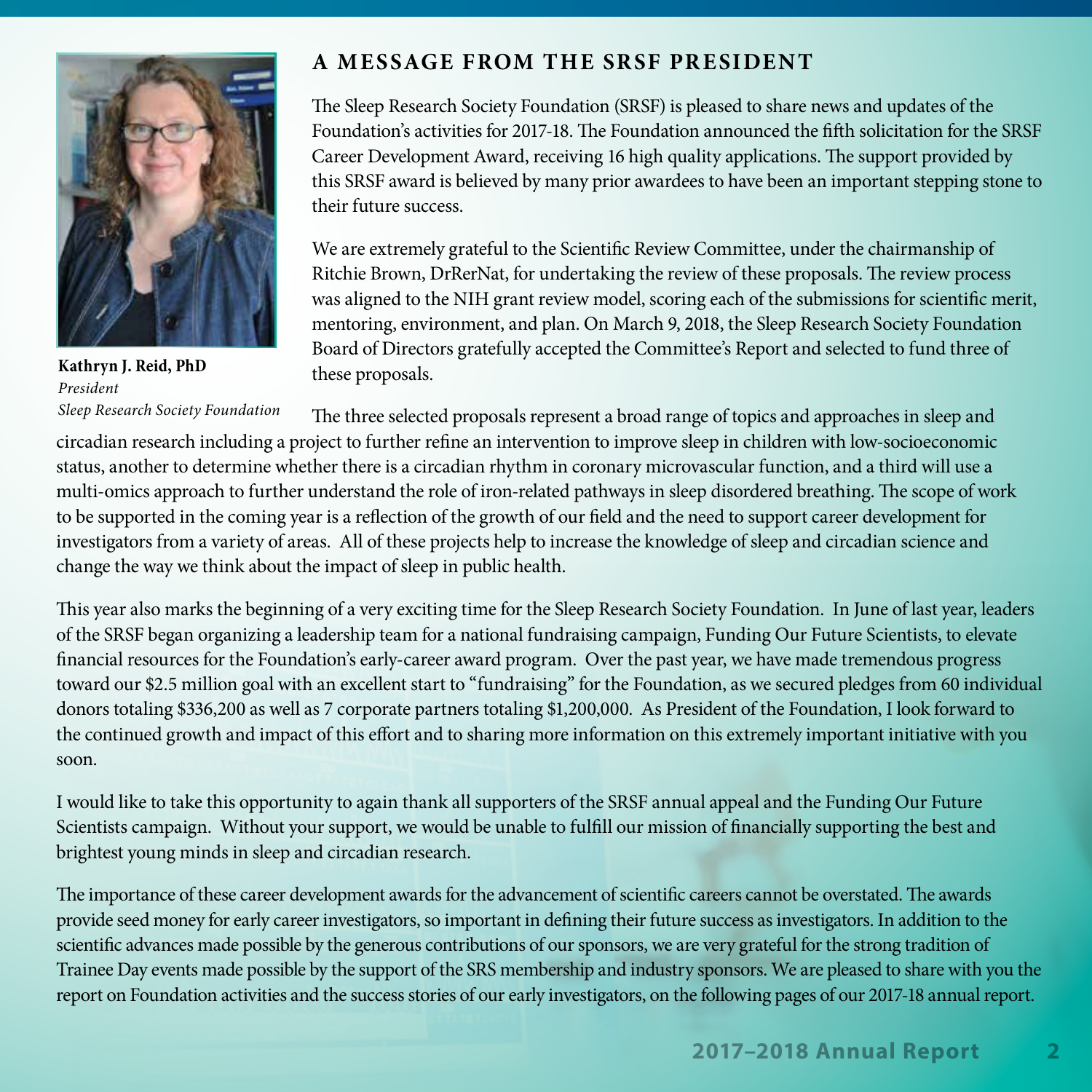## **GR ANTS AND AWAR DS**

### *SRSF Career Development Awards*

In 2017-2018, the Sleep Research Society Foundation was again pleased to partner with industry and individual stakeholders to offer competitive research awards for early career investigators to enable them to launch their research careers. The SRSF received generous contributions from Jazz Pharmaceuticals, Merck, Sleep Research Society, and individual donors. Together we have pledged and are providing research support to promising early career investigators engaged in sleep and circadian rhythms research.

The SRSF received 16 applications for current awards in the fall of 2017. Over a three-month period, the applications were reviewed by a committee of 24 established sleep and circadian research experts. These professionals evaluated and scored each of the applications based on the following criteria: potential for the applicant to become an independent investigator in sleep research, quality and innovation of the proposed research, appropriateness of budget, the training that the individual would be receiving, and the mentor's commitment to the overall career development of the applicant. Each application was reviewed by three members of the committee and given a numeric rating between 1–9 (with 1 being the highest). These ratings were averaged for each application to yield a final score and rank. While all 16 proposals were of high quality, the three shown on the following page were felt to be outstanding by the Sleep Research Society Foundation's Board of Directors and were approved to receive funding.

Projects funded in 2017 are wrapping up or have been very recently completed. We are pleased to share that these early stage investigators will be presenting some of their research results from these or other projects, at the SLEEP 2018 meeting in Baltimore. These individuals have also been invited to showcase their work at the SRS opening event at that meeting, the Club Hypnos Data Blitz, on Sunday evening, June 3, 2018.

The Sleep Research Society and SRSF wish to thank Jazz Pharmaceuticals and Merck for their generosity in funding these outstanding applicants with a Career Development Award. The SRSF looks forward to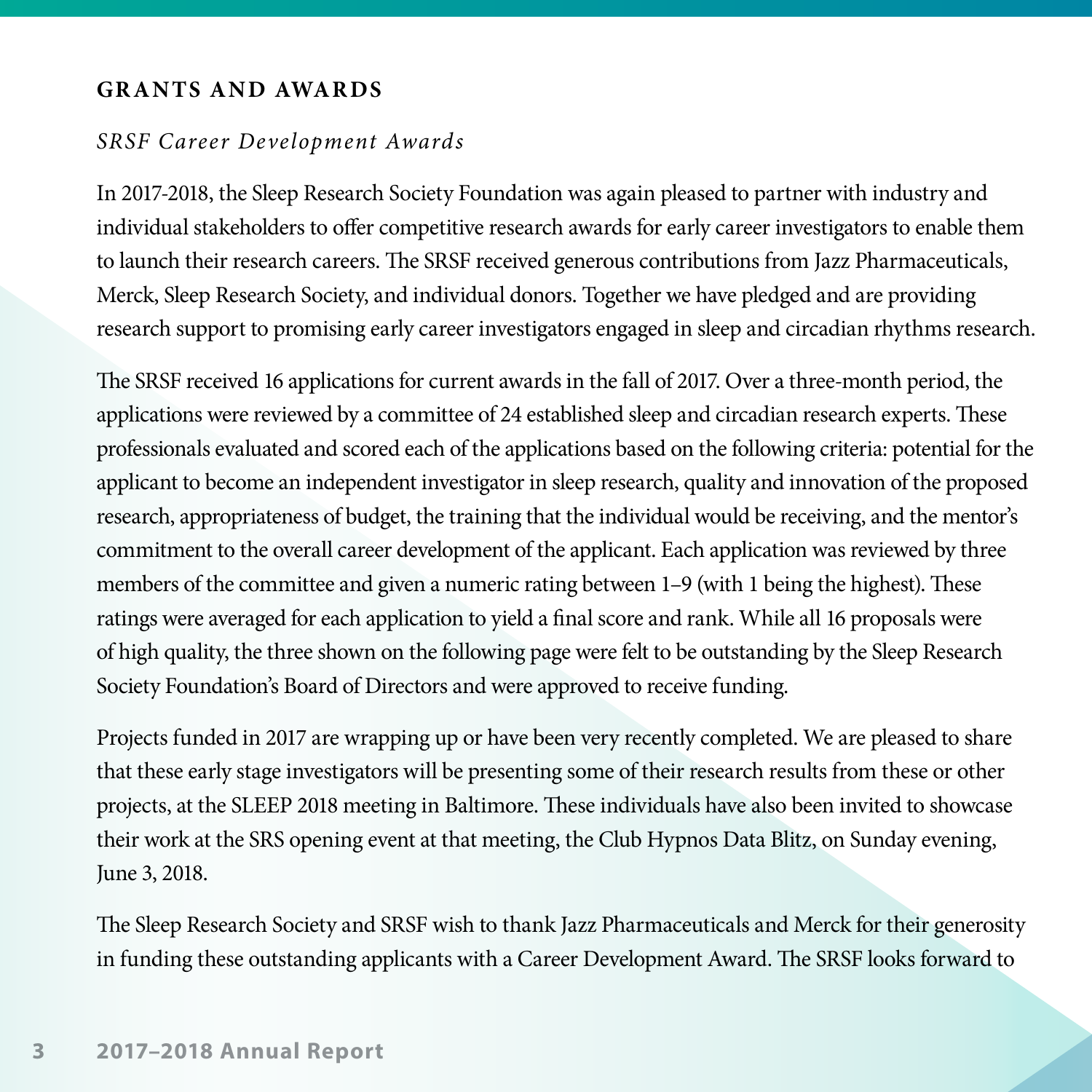### **2018 Career Development Awardees**



**Saurabh Thosar, PhD** OREGON HEALTH & SCIENCE UNIVERSITY *Circadian Rhythms of Vascular Function in Cardiovascular Disease*



**Heming Wang, PhD** Brigham and Women's, Hospital, Harvard Medical School, BROAD INSTITUTE *Multi-Omics Investigation of Iron-Related Pathways in Sleep-Disordered Breathing*



**Ariel Williamson, PhD** Children's Hospital of Philadelphia *Adapting an Evidence-Based Behavioral Sleep Intervention for Urban Primary Care*

*funded by*



**B** MERCK

Sleep Research Society Foundation

continuing to work with Jazz, Merck and others in the future to partner in fostering the next generation of sleep researchers. We are confident that these early career investigators increase our knowledge of sleep and circadian science and change the way we think about the impact of sleep in public health. We are proud to partner with Jazz Pharmaceuticals and Merck to help foster these scientific careers.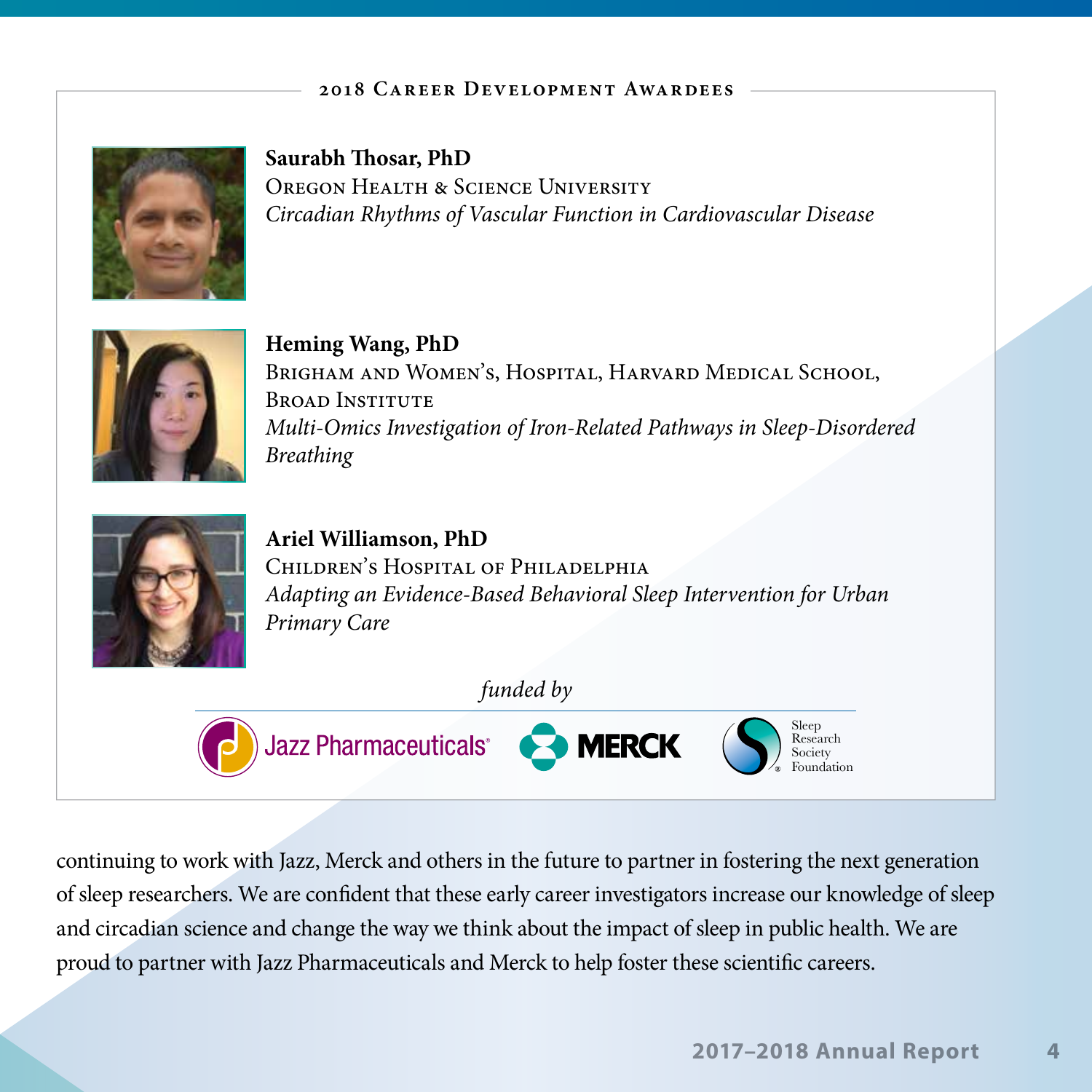#### **SCIENTIFIC REVIEW COMMITTEE 2017–2018**

Ritchie Brown, Dr Rer. Nat.—*Chair VA Boston /Harvard Medical School* 

Cathy Alessi, MD—*Vice Chair University of California Los Angeles, VA Greater Los Angeles* 

Elda Arrigoni, PhD *Beth Israel Deaconess Medical Center, Harvard University*

Bei Bei, PhD *Monash University* 

Carlos Blanco-Centurion, PhD *Medical University of South Carolina*

Josiane Broussard, PhD *University of Colorado Boulder*

Jun Cai, MD, PhD *University of Louisville School of Medicine* 

Michael W. Calik, PhD *University of Illinois at Chicago*

Jeff Donlea, PhD *University of California Los Angeles*

Joshua J. Gooley, PhD *Duke-NUS Graduate Medical School* 

Michael A. Grandner, PhD *University of Arizona*

Susan T. Harbison, PhD *National Heart Lung and Blood Institute* James M. Krueger, PhD *Washington State University*

Thomas A. Mellman, MD *Howard University College of Medicine* 

Sara Nowakowski, PhD *University of Texas* 

Sabine Plancoulaine, MD, PhD *INSERM* 

Michael J Prerau, PhD *Massachusetts General Hospital*

David M. Raizen, MD, PhD *University of Pennsylvania*

Vetrivelan Ramalingam, PhD *Beth Israel Deaconess Medical Center*

Ari Shechter, PhD *Columbia University*

Jennifer C Tudor, PhD *Saint Joseph's University*

Eliza Van Reen, PhD *CPS, Inc*

Kristine A Wilckens, PhD *University of Pittsburgh* 

Mark R Zielinski, PhD *Harvard Medical School and VA Boston Healthcare System*

Sara Aton, PhD—*Board Liaison University of Michigan*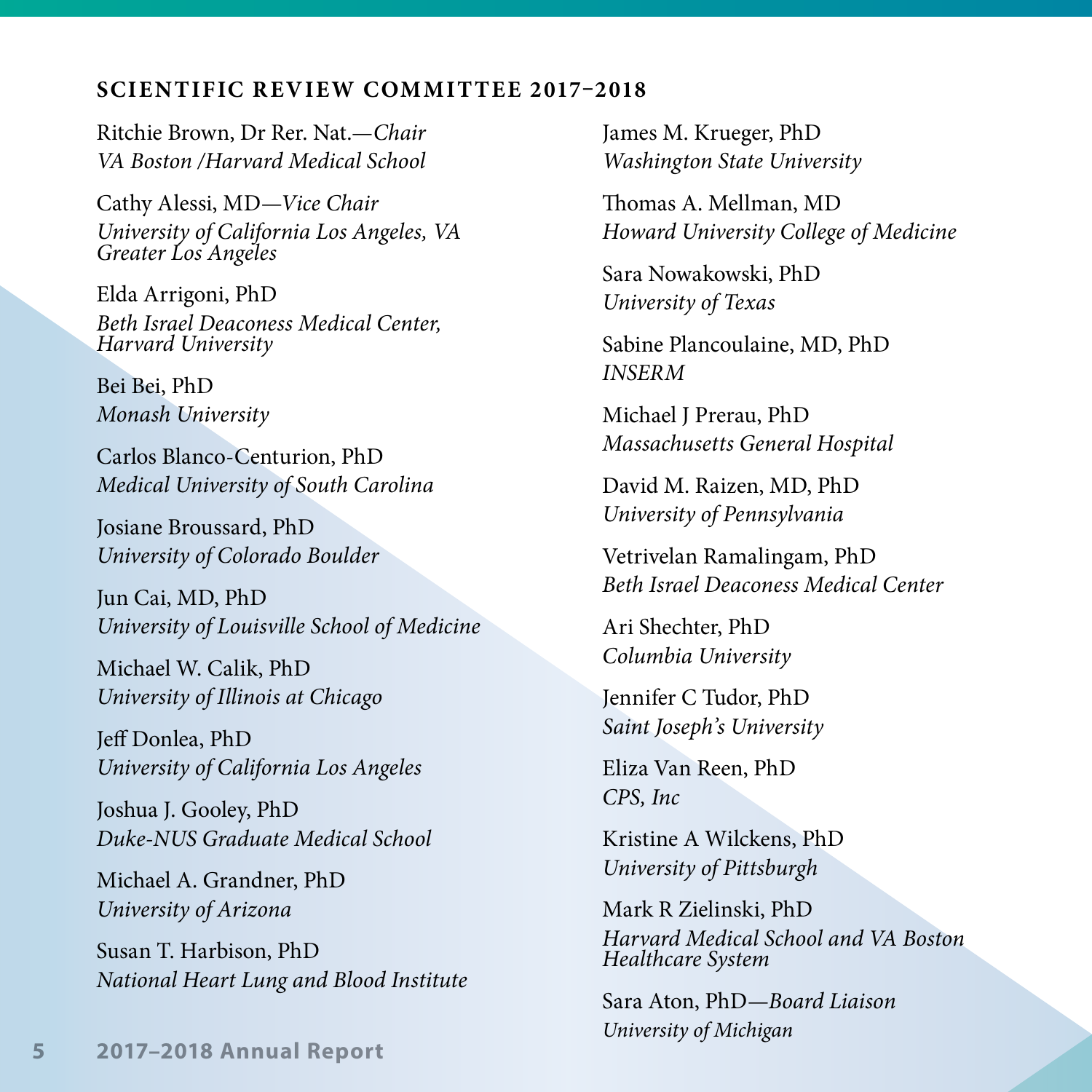## *Past Career Development Awards*

Since 2008, the SRSF has partnered with industry in efforts to widen the reach of our Foundation support for early stage career researchers. Between 2014–2016, the SRSF received generous contributions from Jazz Pharmaceuticals, Merck, Sleep Research Society, and individual donors to award 7 out of 84 competitively reviewed research grants. In 2013, through a very generous donation from Jazz Pharmaceuticals, the SRSF was able to award 3 out of 27 competitively reviewed research grants. In 2010, through a generous contribution from Sanofi-Aventis, the SRSF gave a competitive award, and in 2008, the SRSF was able to provide a competitive grant through a generous contribution from Takeda. Researchers funded since 2008 are listed below and on the following page.

| Years | Early Stage Career Researcher |                            | Institution                                                                  | Project Title                                                                                                               |
|-------|-------------------------------|----------------------------|------------------------------------------------------------------------------|-----------------------------------------------------------------------------------------------------------------------------|
| 2017  |                               | Yu Sun Bin                 | University of Sydney                                                         | What is long sleep? Objective correlates of long sleep duration and prospective<br>associations with healthcare utilization |
| 2017  |                               | Matthieu<br>Flourakis      | Northwestern University                                                      | Role of the cationic leak channel NALCN in mammalian circadian physiology                                                   |
| 2017  |                               | Anne Venner                | <b>Beth Israel Deaconess</b><br>Medical Center and<br>Harvard Medical School | Functional characterization of a genetically and anatomically defined sub-<br>population underlying insomnia                |
| 2016  |                               | Christopher<br>Depner, PhD | University of Colorado<br>Boulder                                            | Mechanisms of insufficient sleep contributing to metabolic disease risk and impact<br>from sleep "weekend recovery"         |
| 2016  |                               | Jeffrey<br>Donlea, PhD     | University of California<br>Los Angeles                                      | Using the fruit fly to identify consequences of sleep loss in memory-encoding<br>circuits                                   |
| 2016  |                               | Heather E.<br>Gunn, PhD    | University of Pittsburgh                                                     | Adolescent sleep, circadian rhythmicity, and cardiovascular disease risk: a dyadic<br>approach                              |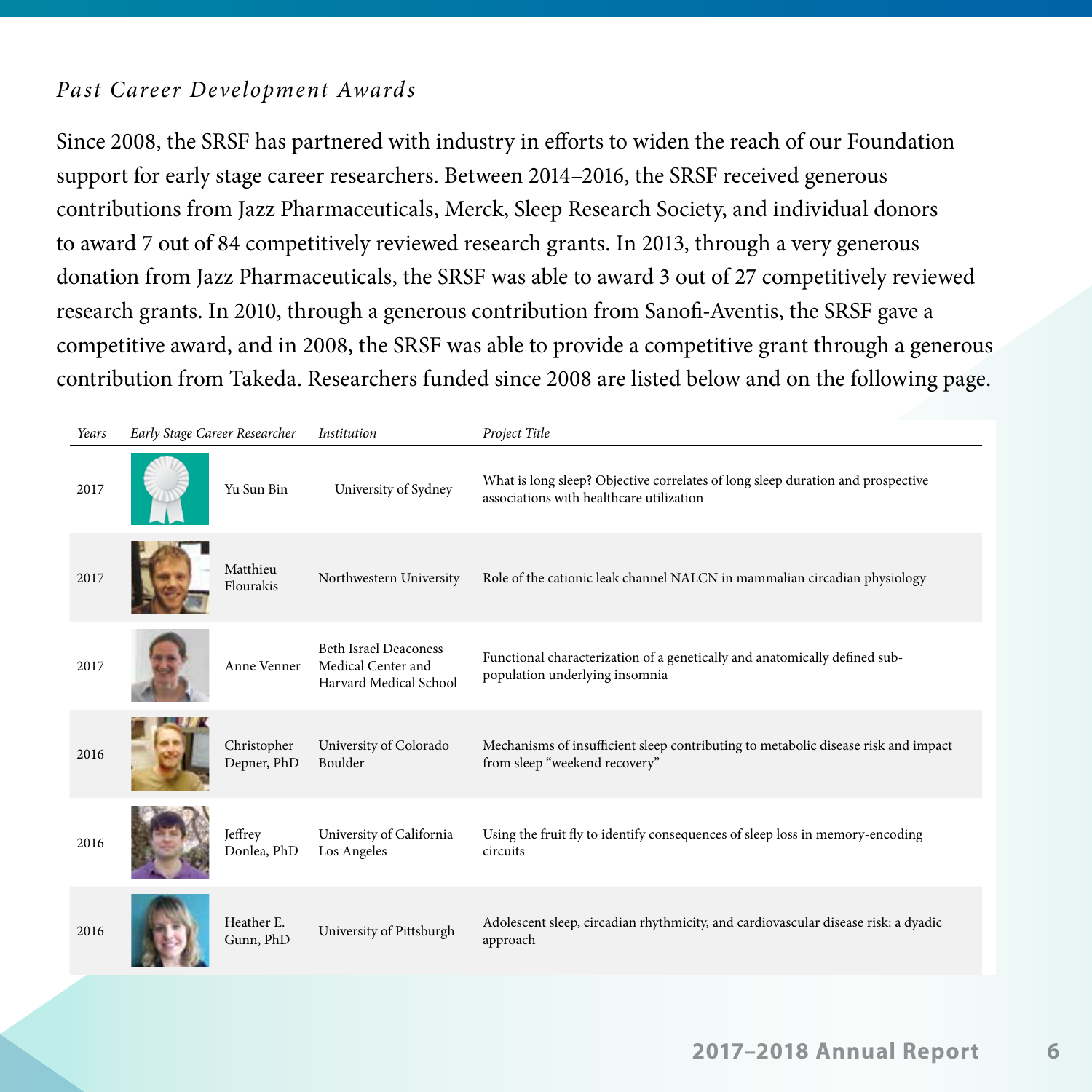| Years         | Early Stage Career Researcher |                               | Institution                                                         | Project Title                                                                                                               |
|---------------|-------------------------------|-------------------------------|---------------------------------------------------------------------|-----------------------------------------------------------------------------------------------------------------------------|
| 2014-<br>2015 |                               | Josiane<br>Broussard,<br>PhD  | University of Colorado<br>Boulder                                   | Influence of physical activity status on the effects of insufficient sleep on<br>metabolism                                 |
| 2014-<br>2015 |                               | Sara Biggs,<br>PhD            | Monash University                                                   | Identifying pathways for new treatment strategies for children with primary<br>snoring                                      |
| 2014-<br>2015 |                               | Michael<br>Scullin, PhD       | <b>Baylor University</b>                                            | Slow-wave sleep and prospective memory consolidation in aging adults                                                        |
| 2014-<br>2015 |                               | Jon T. Willie,<br>MD, PhD     | <b>Emory University</b>                                             | Reflex and murine cataplexy: proof of concept for novel therapy for narcolepsy type 1                                       |
| 2013-<br>2014 |                               | Joseph<br>Dzierzewski,<br>PhD | University of California<br>Los Angeles                             | Long-term clinical outcome of hypersomnia in at-risk older adults                                                           |
| 2013-<br>2014 |                               | Jimmy<br>Fraigne, PhD         | University of Toronto                                               | Optogenetic probing of narcolepsy/cataplexy dopamine circuitry                                                              |
| 2013-<br>2014 |                               | See Wan<br>Tham, PhD          | Seattle Children's Hospital                                         | Sleep-wake disturbances and pain responsivity in adolescents                                                                |
| 2010-<br>2011 |                               | Monika<br>Haack, PhD          | <b>Beth Israel Deaconess</b><br>Medical Centre &<br>Harvard Medical | School Does sleep maintenance insomnia lead to stronger activation of stress<br>response systems then sleep onset insomnia? |
| 2008-<br>2010 |                               | Natalia<br>Tulina, PhD        | University of<br>Pennsylvania                                       | Function of sleep in the regulation of stem cell activity                                                                   |
|               |                               |                               | Jazz Pharmaceuticals <sup>®</sup>                                   | <b>MERCK SANOFI</b><br><i><b>Takedi</b></i>                                                                                 |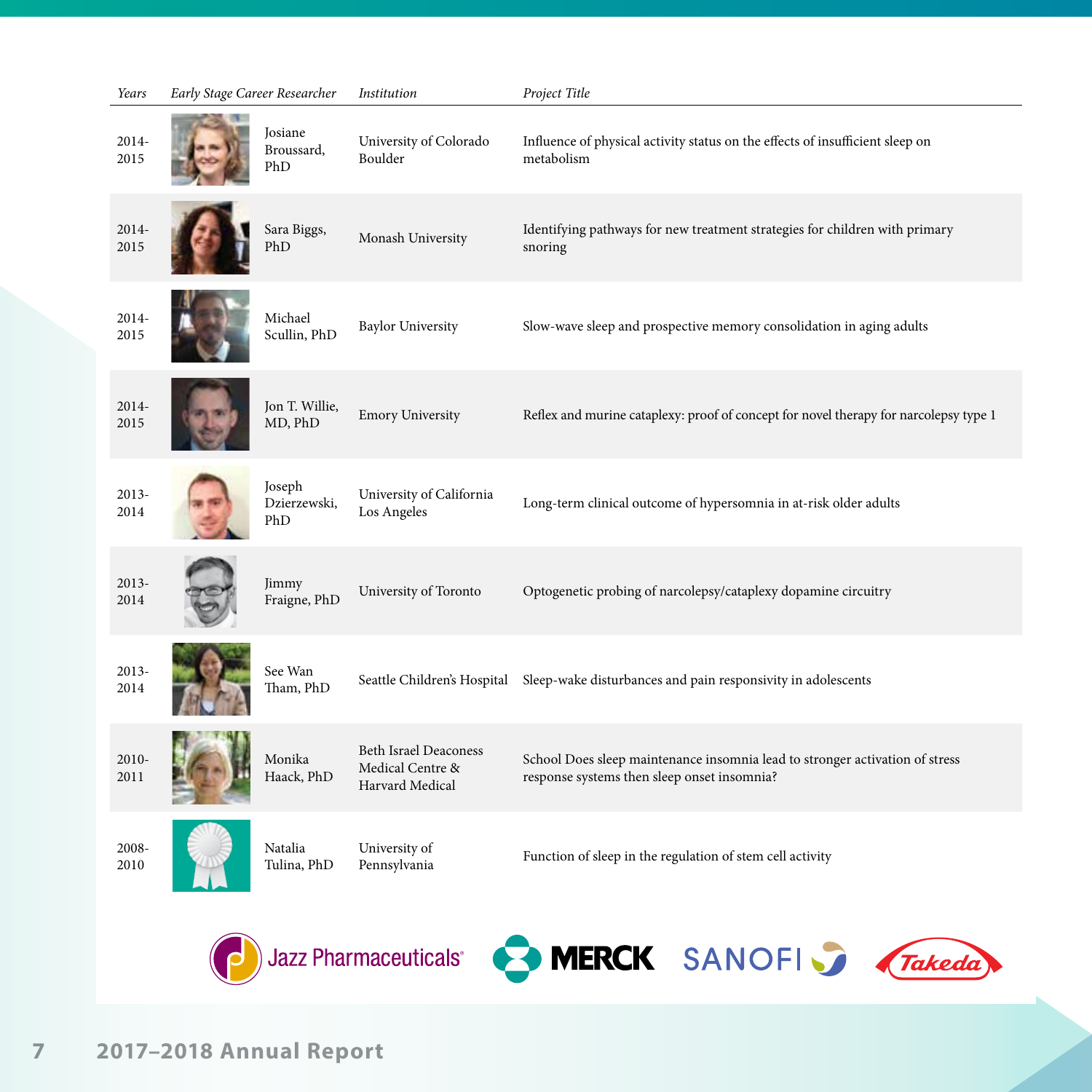## *J Christian Gillin, MD, Research Grant*

The Sleep Research Society Foundation's J. Christian Gillin, MD, Research Grant supports early career investigators in sleep research with the purpose of collecting pilot data to be used for future grant applications. The grant is intended for junior faculty investigators who do not already have substantial independent research funding.

The SRSF funded 31 Gillin awards between 2005-2014, and the recipients of those awards are listed below. These awardees are publishing their sleep and circadian research findings and >60% of the awardees in US institutions have gone on to receive NIH research grants.

| Years | Name                            | Institution                            | Project Title                                                                                                                                       |
|-------|---------------------------------|----------------------------------------|-----------------------------------------------------------------------------------------------------------------------------------------------------|
| 2014  | Nicholas Stavropoulos,<br>PhD   | NYU Neuroscience Institute             | Interrogation of protein degradation pathways regulating sleep                                                                                      |
| 2014  | Jon T. Willie, MD, PhD          | Emory University School of Medicine    | Investigation of the effects of deep brain stimulation of amygdala<br>upon laughter-induced changes in Hoffman reflex, a surrogate for<br>cataplexy |
| 2013  | Thien Thanh Dang-Vu,<br>MD, PhD | Concordia University                   | Pathophysiology of idiopathic hypersomnia: a multimodal<br>neuroimaging study                                                                       |
| 2013  | Aric Prather, PhD               | University of California San Francisco | The effects of race-based social stress on objectively measured<br>sleep and nocturnal autonomic functioning                                        |
| 2013  | Irma Rukhadze, PhD              | Harvard Medical School                 | The role of medullary A1/C1 neurons in control of state dependent<br>activity of genioglossus muscle in behaving mice                               |
| 2012  | Sudha Arunachalam.<br>PhD       | <b>Boston University</b>               | Effects of sleep on word learning in preschoolers                                                                                                   |
| 2012  | Jamie Cvengros, PhD             | Rush University                        | Medical Center Changes in eating behavior following initiation of<br>CPAP                                                                           |
| 2012  | Olga Dergacheva, PhD            | George Washington University           | Chronic intermittent hypoxia alters a REM sleep pathway to<br>parasympathetic cardiac neurons in the brainstem                                      |
| 2012  | Michelle Garrison, PhD          | Seattle Children's Hospital Foundation | Sleep health in preschoolers (SHIP)                                                                                                                 |
| 2011  | Joanna MacLean, MD,<br>PhD      | University of Alberta                  | A follow-up study of infants at high risk of sleep disordered<br>breathing                                                                          |
| 2011  | Subhabrata Sanyal, PhD          | <b>Emory University</b>                | Genetic modeling of restless legs syndrome in Drosophila                                                                                            |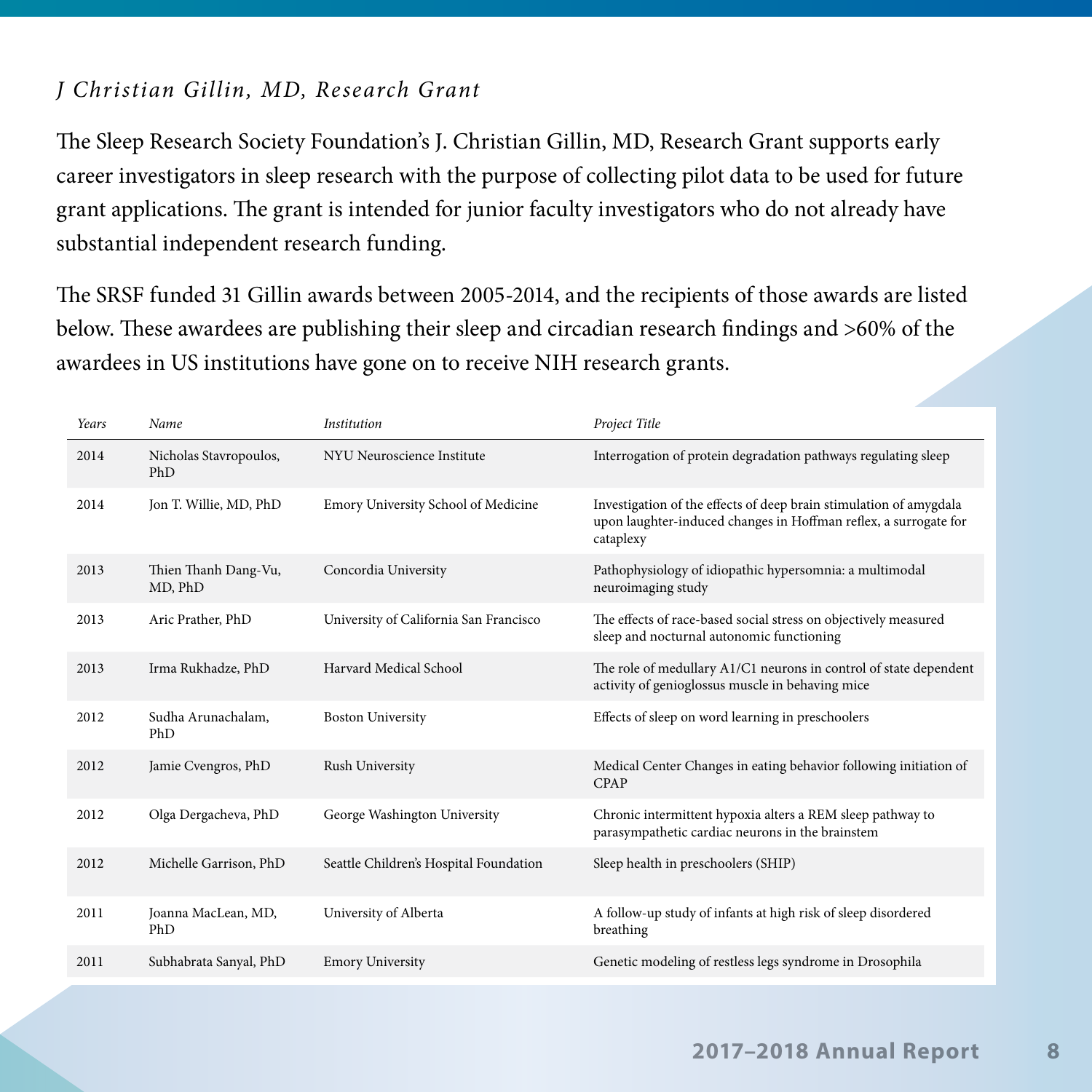| 2011 | Christi S. Ulmer, PhD         | Durham VA Medical Center, Duke<br>University            | Is reduced blood pressure a consequence of improved sleep<br>following a behavioral sleep intervention for adults with PTSD?              |
|------|-------------------------------|---------------------------------------------------------|-------------------------------------------------------------------------------------------------------------------------------------------|
| 2010 | Stephanie J. Crowley,<br>PhD  | Rush University Medical Center                          | A light phase response curve to treat delayed sleep in adolescents                                                                        |
| 2010 | Katherine Sharkey,<br>MD, PhD | Brown University, EP Bradley Sleep Lab                  | Sleep and circadian phase disruption in postpartum depression                                                                             |
| 2009 | Jun Cai, MD, PhD              | University of Louisville, Kosair<br>Children's Hospital | Vulnerability of defective myelin to intermittent hypoxia during<br>sleep                                                                 |
| 2009 | Giancarlo Vannini, MD         | University of Michigan                                  | Modulation of sleep and wakefulness by extrasynaptic<br>y-aminobutric acid (GABA) receptors                                               |
| 2008 | Nancy Johnston                | Southern Illinois University                            | Sleep fragmentation, the metabolic syndrome, and diabetes in<br>mice                                                                      |
| 2008 | Anna Kalinchuk                | Harvard (BVARI)                                         | Nitric oxide-mediated mechanisms of sleep regulation: spatial and<br>temporal aspects                                                     |
| 2008 | Mirjam Munch                  | Harvard (BWH)                                           | Circadian light effects and fMRI - a pilot study                                                                                          |
| 2008 | Yuka Sasaki                   | Harvard Medical School/Mass General                     | MRI-constrained spectral imaging of spontaneous neuromagnetic<br>activity during sleep in human cortex associated with visual<br>learning |
| 2007 | Christoph Nissen              | University of Freiburg (Germany)                        | Medical Center Sleep-related neuroplasticity in depression                                                                                |
| 2007 | Robyn Stremler                | University of Toronto                                   | Sleep disturbances in hospitalized children                                                                                               |
| 2007 | Xiangdong Tang                | Eastern Virginia Medical School                         | Baseline sleep and effects of social stress on sleep in tree shrews<br>(Tupaia belangeri)                                                 |
| 2006 |                               |                                                         |                                                                                                                                           |
|      | Camellia Clark                | University of California San Diego                      | Sleep deprivation, polysomnography and functional MRI in minor<br>depression                                                              |
| 2006 | Jonathan Emens                | Oregon Health & Science University                      | Determination of intrinsic circadian period in blind individuals<br>with non-entrained circadian rhythm sleep disorders                   |
| 2006 | Fernando Louzada              | Federal University of Parana, Brazil                    | Home electric lighting effects on circadian rhythms                                                                                       |
| 2006 | Jonathan Wisor                | <b>SRI</b> International                                | Gamma-hydroxybutyrate for narcolepsy: role of the locus<br>coeruleus                                                                      |
| 2005 | Dmitry Gerashchenko           | SRI International                                       | Identification of neurons in the lateral hypothalamus playing<br>critical role in arousal                                                 |
| 2005 | Lisa Meltzer                  | Children's Hospital of Philadelphia                     | Sleep patterns in children with autism and their caregivers                                                                               |
| 2005 | Natalia Suntsova              | UCLA/VA/Sepulveda Research<br>Corporation               | Absence epilepsy and the hypothalamic/basal forebrain sleep<br>promoting and arousal systems                                              |
| 2005 | Kenneth P. Wright             | University of Colorado                                  | The metabolic cost of extended wakefulness                                                                                                |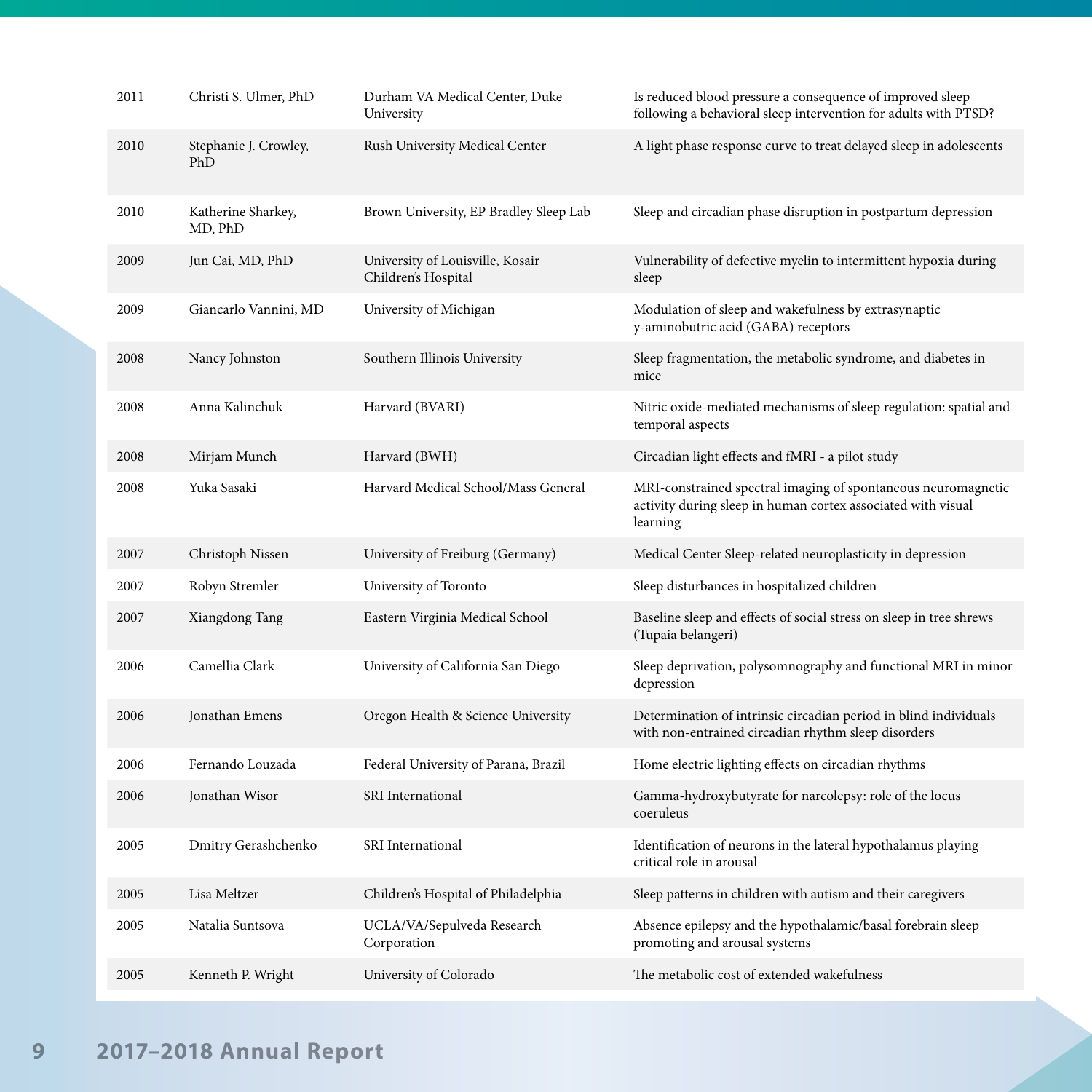

## **T32 GR ANT SUPPORT AWAR D A SUCCESS!**

In 2016, Dr. Robert Greene with UTSW Medical Center was awarded a \$25,000 T32 Grant Support Award. The goal of the award was to target and increase training opportunities in the field of sleep and circadian rhythm research, by providing a potential program director funding to work with his/her institution to offset personnel and administrative expenses during the development and submittal of a NEW T32 Institutional Training Grant proposal in the field of sleep and circadian rhythm research to the National Institutes of Health (NIH). Below, Dr. Robert Greene expresses his gratitude for this support.

*"I want to express my gratitude to the SRS for starting us off on this T32 by sponsoring a pre-grant grant to fund the needed administrative help for organizing a T32 submission. I am sure without this support, that I would not have undertaken this venture in the first place. It also had the added bonus of helpful reviews of the pre-T32 which aided in development of the actual grant proposal... my initial submission in the spring of 17 was not funded but re-submission (with a few suggested tweaks from the study section) resulted in its finally being funded. I think it will provide a real foundation for our new sleep and circadian rhythms center at the Peter O'Donnell Brain Institute, UTSW Medical Center". - Dr. Robert Greene*

## **23RD ANNUAL TRAINEE SYMPOSIA SERIES**

In addition to Career Development Awards, the SRSF is very proud to report that generous contributions from the SRS and individual donors has meant that for the twenty-third consecutive year, a variety of trainee opportunities were offered during the SLEEP 2017 meeting in Boston. On Saturday afternoon nearly 50 early career researchers participated in a leadership workshop, facilitated by noted sleep researchers, covering key topics designed to help cultivate the development of our field's future leaders. On Sunday morning, more than 300 trainees attended the Trainee Symposia Series, which included 32 workshops/lectures by leading researchers, spanning the spectrum of sleep and circadian research. The SLEEP 2016 conference marked the establishment of the Trainee Development Suite (TDS) series. While the TDS has always served to provide a central location to network, relax, connect, and reconnect with colleagues and friends, for the first time, themed breakfast and lunch sessions gave SRS trainee members the opportunity to network with other trainees, experienced researchers, and mentors in sleep and circadian science in a more structured setting. Throughout the annual meeting, trainees participated in a variety of social opportunities, and met and shared ideas with sleep and circadian research colleagues from around the world. The support garnered from members and industry partners helps these important events continue and blossom as we move into 2018.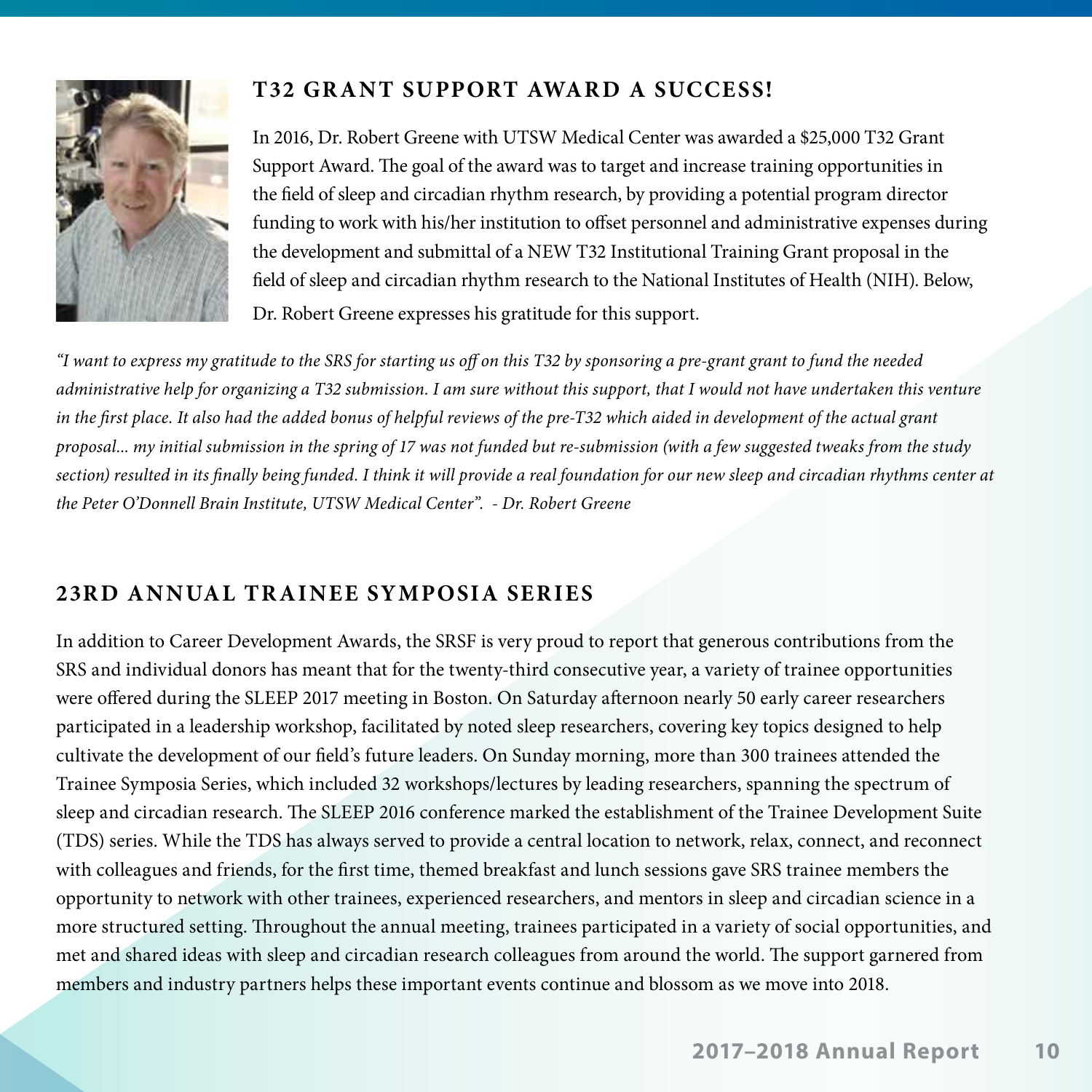#### **DONORS**

The Sleep Research Society Foundation wishes to acknowledge and thank the following organizations and individual sponsors for their contributions.

**B** MERCK

#### *Organizations*



## *Individual Donations*

Sabra M Abbott, MD, PhD Christine Acebo, PhD Pranshu Adavadkar, MD Olukunle A Ajagbe, MD Cathy A Alessi, MD Malaz Almsaddi Sonia Ancoli-Israel, PhD Noah D Andrews, RST Raanan Arens, MD Sara J Aton , PhD Najib Ayas, MD Ruth M Benca, MD, PhD Edward S Bernreuter, MD Jed Black, MD Donald L Bliwise, PhD Mark S Blumberg , PhD Jeffrey Borchardt Katrina Borg Raymond E Bourey, MD Josiane L Broussard, PhD Ritchie E Brown, Dr., Rer., Nat. Helen J Burgess, PhD Glenn W Burris, MD Daniel J Buysse, MD

David W Carley, PhD John B Carlile, MD Mary A Carskadon, PhD Patricia A Carter, PhD Mindy B Cetel, MD Eileen R Chasens, RN, PhD Michael W Chee, MBBS Stephen S Chung, MD Chiara Cirelli, MD, PhD Charles A Czeisler PhD, MD Julie L Dahl, NP Spencer C Dawson David Dedrick David F Dinges, PhD Jeanne F Duffy, PhD Sean P A Drummond, PhD Christopher J Earley, PhD, MBBCh Tyler J Eble Colin Espie PhD, DSc, Helen Emsellem Carol A Everson, PhD Victor B Fenik , PhD William Fishbein, PhD Caris Fitzgerald, MD

Judith A Floyd, PhD Patrick M Fuller, PhD Brian K Gehlbach, MD Philip Gehrman, PhD Jacqueline Genova Kuljeet K Gill, MD Jennifer R Goldschmied, PhD Joshua J Gooley, PhD Sasikanth Gorantla Anthony L Gotter, PhD Daniel J Gottlieb, MD Timothy L Grant, MD Kara S Griffin Andrew Greenhill Fang Han Jonika Hash, RN Kun Hu, PhD Conrad Iber, MD Michael Irwin, PhD Soichi Katayama, MD Thomas S Kilduff, PhD Elizabeth B Klerman, MD, PhD Kristen L Knutson, PhD Ihori Kobayashi, PhD

Sleep

Research Society<sup>®</sup>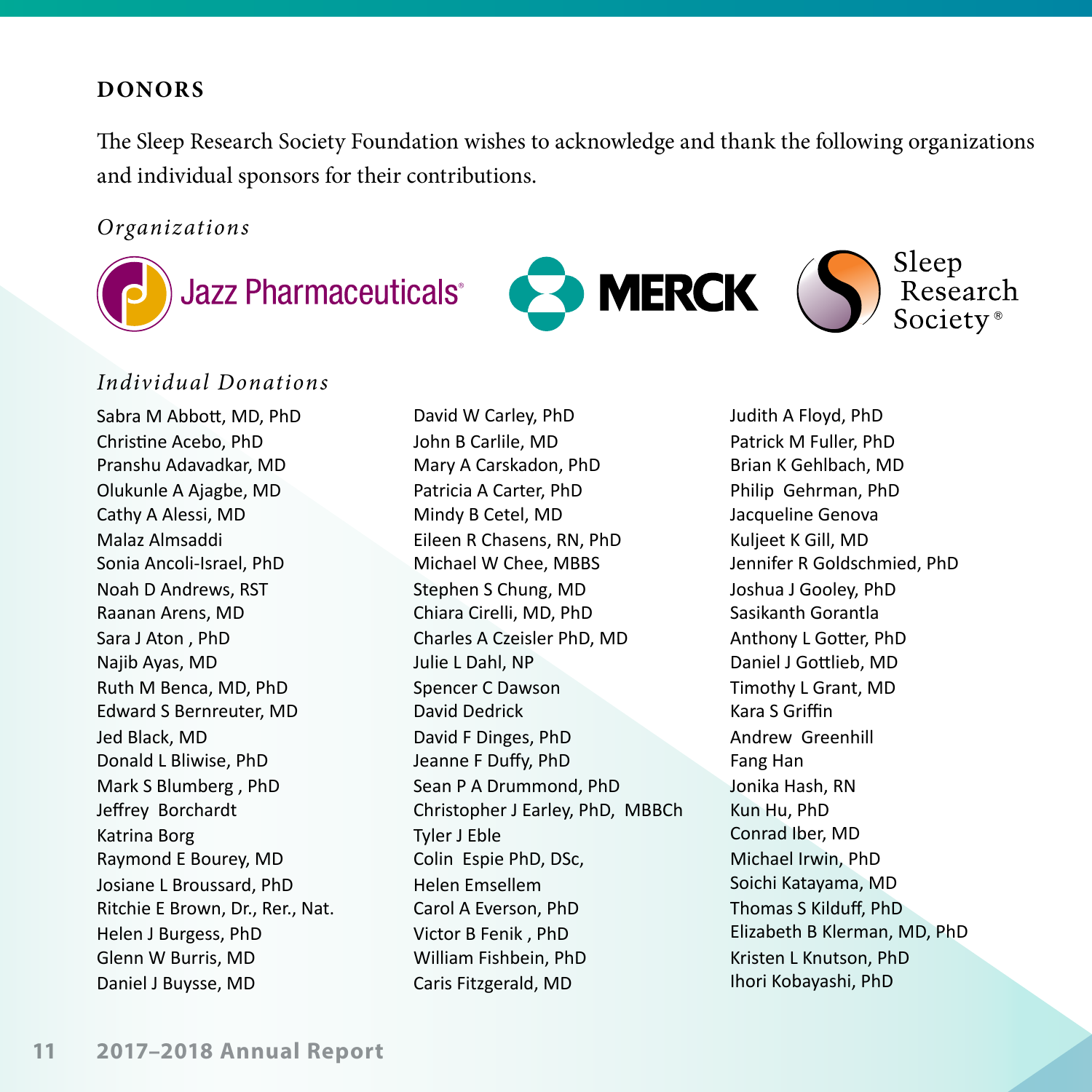## *Individual Donations (continued)*

Dorit Koren Andrew D Krystal, MD Robert J Lapidus, MD Kathryn A Lee, PhD, RN Daniel S Lewin, PhD, Diplomate Emeritus, ABDSM Scott M Leibowitz, MD Christopher S Leonard, PhD Daniel G Lorch Jr. , MD Brendan P Lucey, MD Caroline M Lustenberger, PhD Carrie E Mahoney, PhD Mark Mahowald, MD Molly M Mao, RST, RPSGT, RRT Jennifer L Martin , PhD Abul F Matin, MD Thomas A Mellman, MD Emmanuel Mignot, MD, PhD Kiwamu Misaki, MD Andrew A Monjan, PhD Christian R Morales, MD Charles M Morin, PhD Douglas E Moul, MD Janet M Mullington, PhD Quan Ni, PhD John Noel Bruce F O'Hara, PhD Allan I Pack, MBChB, PhD Thomas Penzel Raymond C Perkins, MD Andrew Peterson Shanna Phillips

Bharati Prasad, MD Aric A Prather PhD Xavier Preud'homme, MD Adrian M Pristas, MD David M Rapoport , MD Susan Redline, MD Kathryn Reid, PhD Anstella D Robinson, MD Dominic J Roca, MD, PhD Ann M Romaker, MD Mark Rosekind, PhD Carol L Rosen , MD David B Rye, MD, PhD Larry M Salberg, MD, FAASM Mark H Sanders, MD, FAASM Yuka Sasaki, PhD Kenneth C Sassower , MD Steven J Scheer, MD Carlos H Schenck, MD Herbert H Scherzer, MD, FAASM Edward Schuman, MD Kazue Semba Paul J Shaw, PhD Katherine M Sharkey, MD, PhD Marc Sherkin Priyattam Shiromani, PhD Lisa Shives Jerald H Simmons, MD Michael Simmons, DMD, MSc, Diplomate, ABDSM Neil M Skjodt, MD Korey A Smith

Robert Stickgold, PhD Kingman P Strohl, MD Patrick J Strollo Jr., MD Shannon S Sullivan, MD Ron Sutton Ronald S Szymusiak, PhD Ignacio E Tapia MD David E Thomas, MD, PhD Maria L Thomas, PhD Robert J Thomas, MD Lowery L Thompson, MD, FAASM Donald R Townsend, PhD Eve Van Cauter, PhD Hans P Van Dongen , PhD Sigrid C Veasey, MD James K Walsh, PhD Arthur S Walters, MD Simon Warby, PhD Patrick Weyer David P White, MD, FAASM Kenneth Wiesert Lisa F Wolfe, MD Amy R Wolfson , PhD Warangkhana Wongba, MD Kenneth P Wright Jr, PhD James K Wyatt, PhD Paul E Wylie, MD Yasushi Yoshida, MD, PhD Shawn D Youngstedt, PhD Gary K Zammit , PhD Phyllis C Zee MD, PhD

## *Support the SRSF:* **sleepresearchsociety.org/donate.aspx**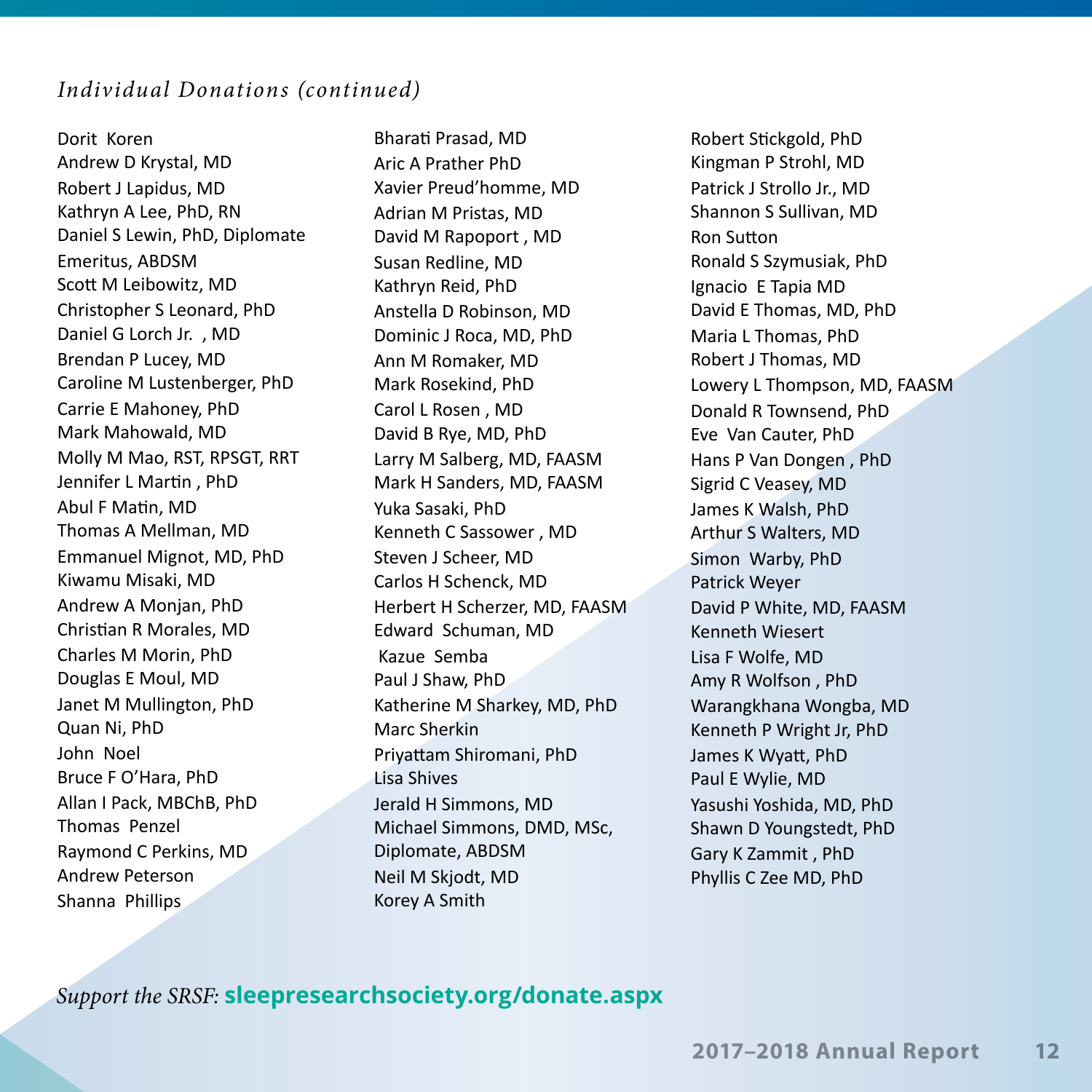

#### **2017–2018 SRSF BOARD OF DIRECTORS**

Kathryn Jean Reid, PhD—President *Northwestern University*

Jeanne F. Duffy, MBA, PhD—SecretaryTreasurer *Brigham and Women's Hospital*

Sean P.A. Drummond, PhD *Monash University*

Andrew D. Krystal, MD *University of California San Francisco*

Sara J. Aton, PhD *University of Michigan*

Julie Carrier, PhD *University of Montreal*

#### **STAFF**

John A. Noel—*Executive Director*

Barbara A. Hoeft—*Coordinator*

Patrick M. Fuller, PhD *Beth Israel Deaconess Medical Center*

H. Craig Heller, PhD *Stanford University*

Sigrid C. Veasey, MD *University of Pennsylvania*

David P. White, MD *Harvard Medical School*

Kenneth P. Wright Jr., PhD *University of Colorado Boulder*

Janna Mantua, PhD—Trainee Member-at-Large *Walter Reed Army Institute of Research*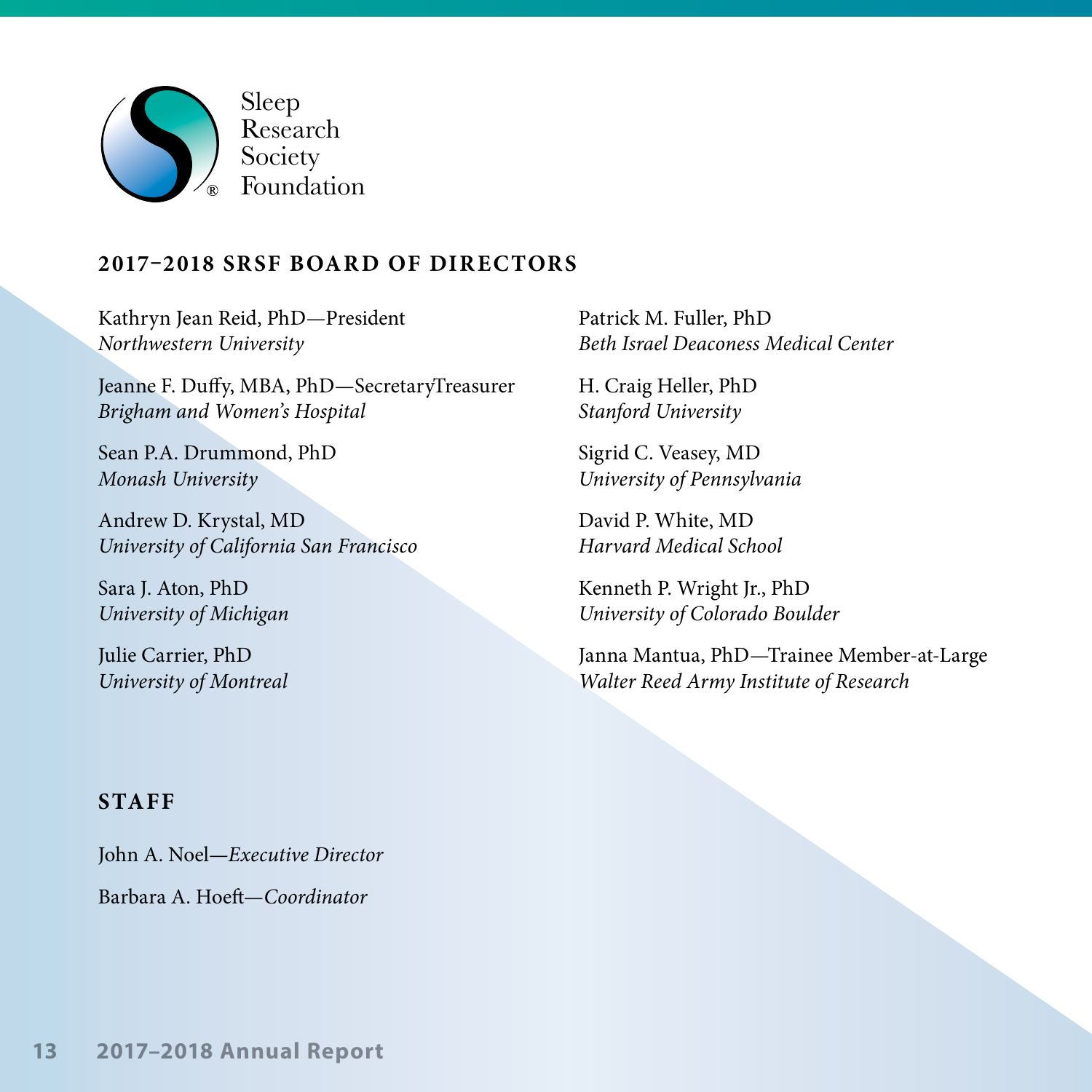